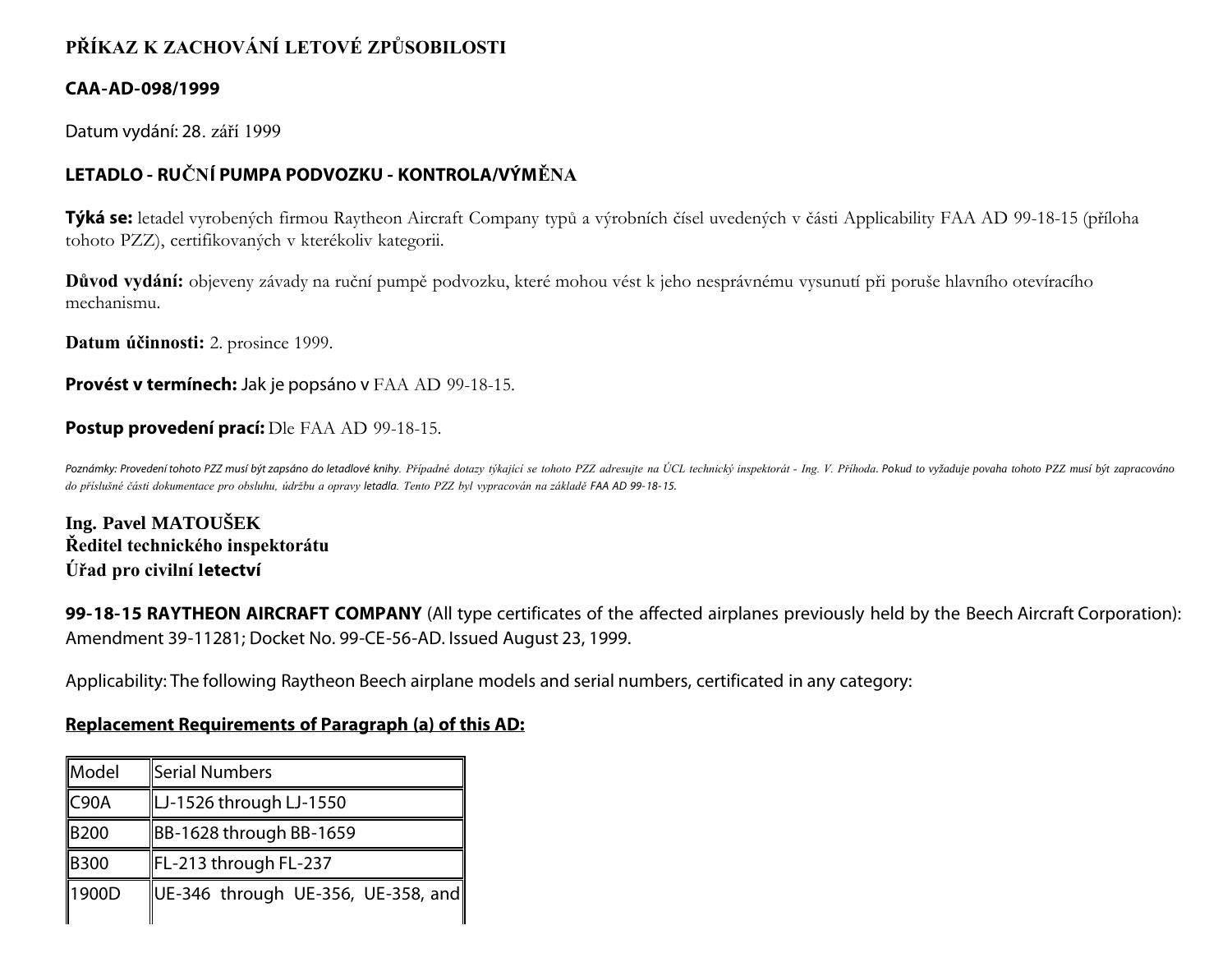### **Installation Requirements of Paragraph (b) of this AD:**

| Model         | Serial Numbers     |
|---------------|--------------------|
| COOA          | all serial numbers |
| <b>B200</b>   | all serial numbers |
| <b>B</b> 300  | all serial numbers |
| <b>I1900D</b> | all serial numbers |

NOTE 1: This AD applies to each airplane identified in the preceding applicability provision, regardless of whether it has been modified, altered, or repaired in the area subject to the requirements of this AD. For airplanes that have been modified, altered, or repaired so that the performance of the requirements of this AD is affected, the owner/operator must request approval for an alternative method of compliance in accordance with paragraph (e) of this AD. The request should include an assessment of the effect of the modification, alteration, or repair on the unsafe condition addressed by this AD; and, if the unsafe condition has not been eliminated, the request should include specific proposed actions to address it.

**Compliance:** Required as indicated in the body of this AD, unless already accomplished.

To detect any improperly machined landing gear emergency hand pumps, which, if not removed from service, could result in the inability to properly lower and lock the landing gear in the event of failure of the primary retraction/extension system, accomplish the following:

(a) For the airplanes referenced in the **Replacement Requirements of Paragraph (a) of this AD** portion of the Applicability section of this AD: Within the next 25 hours time-in-service (TIS) after the effective date of this AD, replace any landing gear emergency hand pump, part number 101-388007-3, that incorporates a serial number in the range of 2702 through 2833.

NOTE 2: This AD allows the aircraft owner or pilot to check the maintenance records to determine whether the landing gear emergency hand pump, part number 101-388007-3, has been replaced with one outside the serial number range of 2702 through 2833. See paragraph (c) of this AD for authorization.

(b) For the airplanes referenced in the **Installation Requirements of Paragraph (b) of this AD** portion of the Applicability section of this AD:

As of the effective date of this AD, no person may install a landing gear emergency hand pump, part number 101-388007-3, that incorporates a serial number in the range of 2702 through 2833.

(c) The owner/operator holding at least a private pilot certificate as authorized by section 43.7 of the Federal Aviation Regulations (14 CFR 43.7) may check the maintenance records to determine whether the landing gear emergency hand pump, part number 101-388007-3, that is